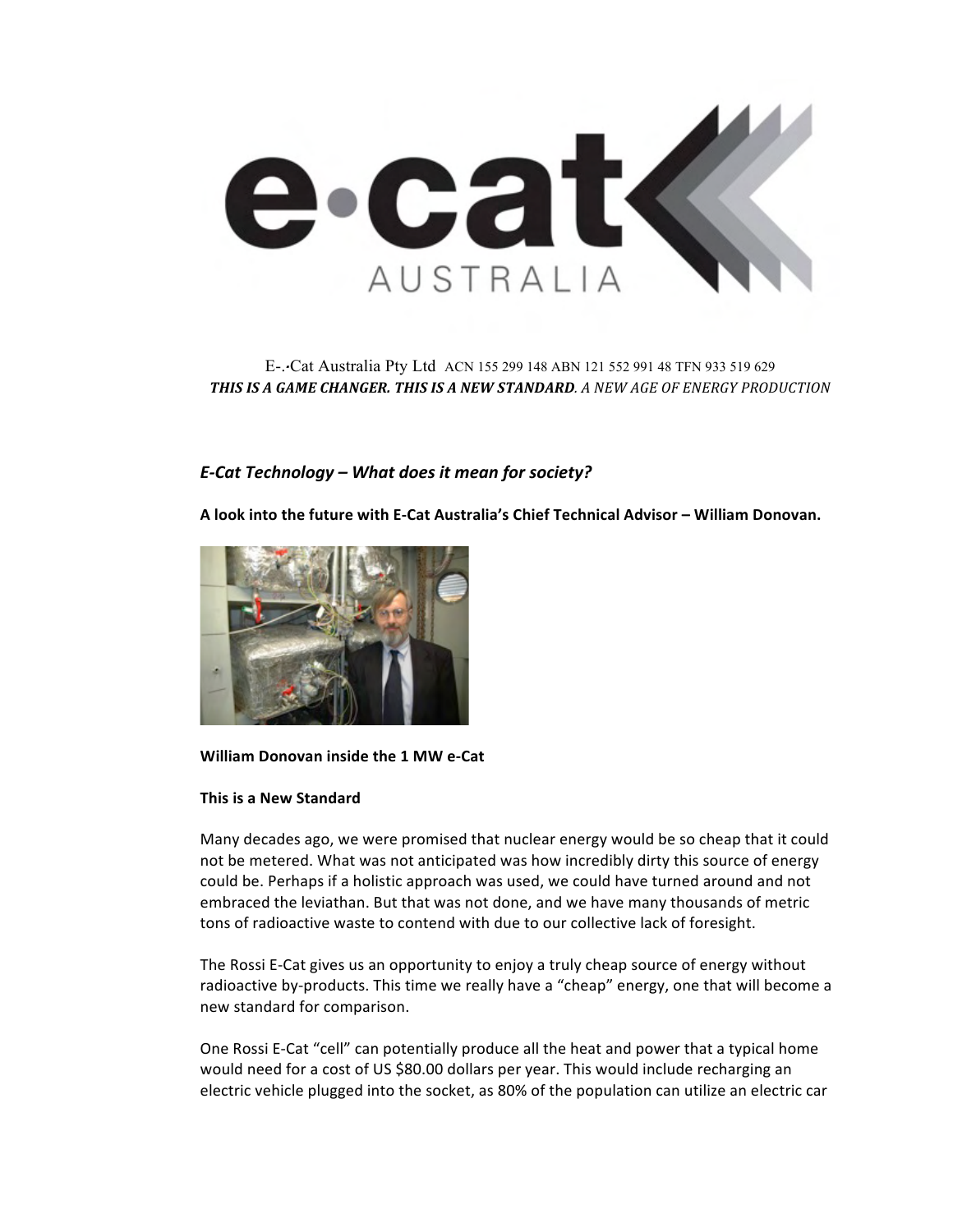for their transportation needs. This means that the aged no longer have to choose between heat and food. That will become a thing of the past, relegated to the dark times before the fusion era.

## **Further Implications**

Currently, transport from Earth to Orbit costs approximately 5000 dollars per kilo. We use rockets primarily because exotic propulsion systems are energy hogs, taking as much as 180 watts per kilo. Normally, that's a lot of energy, and nuclear fission is far too dangerous and



dirty to use to generate this kind of power. When we burn a fuel, only a few parts per million are converted to energy. Nuclear fission converts perhaps at most 0.1 per cent of its mass to energy. The rest becomes radioactive garbage. Fusion converts between 1 to 10 per cent of its mass to energy, and the Rossi E-CAT has no radioactive waste by-products. It is 100 times more efficient than fission. It is

the only compact power source that can take us to the stars, and it can do it with one ten thousandth the cost of chemical fuels, at about \$0.50 per kilo.

When this power source is first adopted for propulsion, first we will see airlines converted over to fusion, with the turbines replaced with electric motors to turn the turbofans. After this, the turbofans will be replaced with more advanced exotic propulsion systems, which will reduce the noise considerably. Ticket costs will plummet. With exotic propulsion, suborbital flights will become common, reaching any point on the planet within two hours.

## This is only the start. Let's see what else happens.

## **Immediate - 1-10 Years: The Conventional Adoption Period**

This is a time where, for those who are familiar with triage, society adopts fusion for immediate needs. We will see businesses that need cheap energy to stay afloat as the first to implement the technology.

Cruise ships will be the next to convert their boilers over to the E-Cat, and we will see large ships that are considered archaic by today's standards that use steam as the first to adopt this technology.

Power plants that use steam for power generation will also adopt it as well. Carbon taxes are certainly an incentive, but the E-Cat will be cheaper than coal in the future. Economics will drive businesses to adopt this technology. Will the utilities lower their rates? Perhaps, but they should be watched to make sure that they comply. Their track record shows that they try to maximise their profits to our detriment. Remember what they did to the oil producers in Midland. We predict that centralized power generation will be phased out in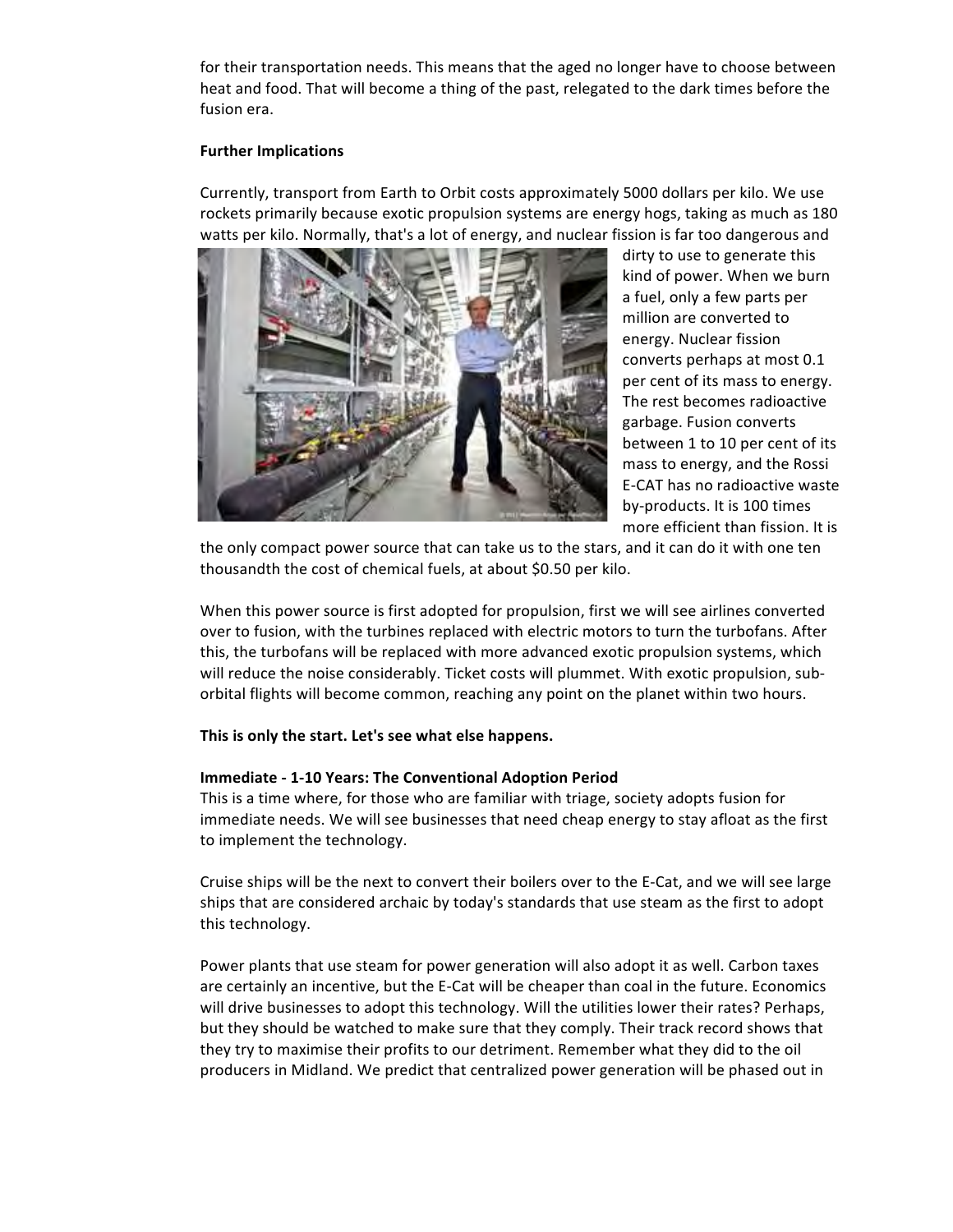the long term, with a distributed power grid evolving to replace it. Which brings us to why this will happen.

Rossi is releasing a home unit with a 5-10xKW capacity. That's a good start, but if say 2-3 of these are connected in parallel, you have a totally independent home. But- it gets better. Because if you're outputting all the extra power to the grid, the power plants need to generate less energy to keep up with demand. Power plants use natural gas for peak loads, and if they can start to rely on the extra power coming from a distributed grid, those "peaking plants" are no longer necessary. I know there is a good argument for being offgrid, and some will choose to do just that. But in the short term, consumers will want to remain hooked up to the grid as a backup. And that's where the distributed grid will begin to evolve.

Hospitals will adopt the E-Cat as a backup as a replacement for their diesel generators. This will first be seen in "hurricane alleys" where storms are sure to knock out the power. At first it would look like a step backwards, as the backups will be steam operated, but there is a solution for that one as well.

Unfortunately, it looks like air travel will be not be the first to convert over, as the capital costs will at first appear to be prohibitive.



**Proximal"– 10–20"Years: The"Period"of"Economic"Renaissance**

I know that there are those who would like a quick fix that would happen overnight. It would be nice for that to happen, but unfortunately, it took us nearly a century to get into this mess, and it will take an absolute minimum of 20 years to get out of it.

That being said, in this period the adoption of fusion is no longer a "quick fix". It has had 10 years to prove itself, and even the sceptics have come on board. Now the conversion forges ahead, with a large fraction of conventional energy sources replaced with Rossi E-Cat, or perhaps the next generation by that time. Almost every home that can afford to do so has a unit in their basement next to their water heater. The distributed grid is a reality. No new power plants have been built, as there is no need to do so. The grid is updated to make use of the massive power distribution, and blackouts and brownouts are a thing of the past. Parents will talk to their children about the old days, and the kids, like always, listen in disbelief. "But daddy, WHY did they do that? Wasn't it silly?" Parents will just shrug their shoulders, and their descendants will roll their eyes.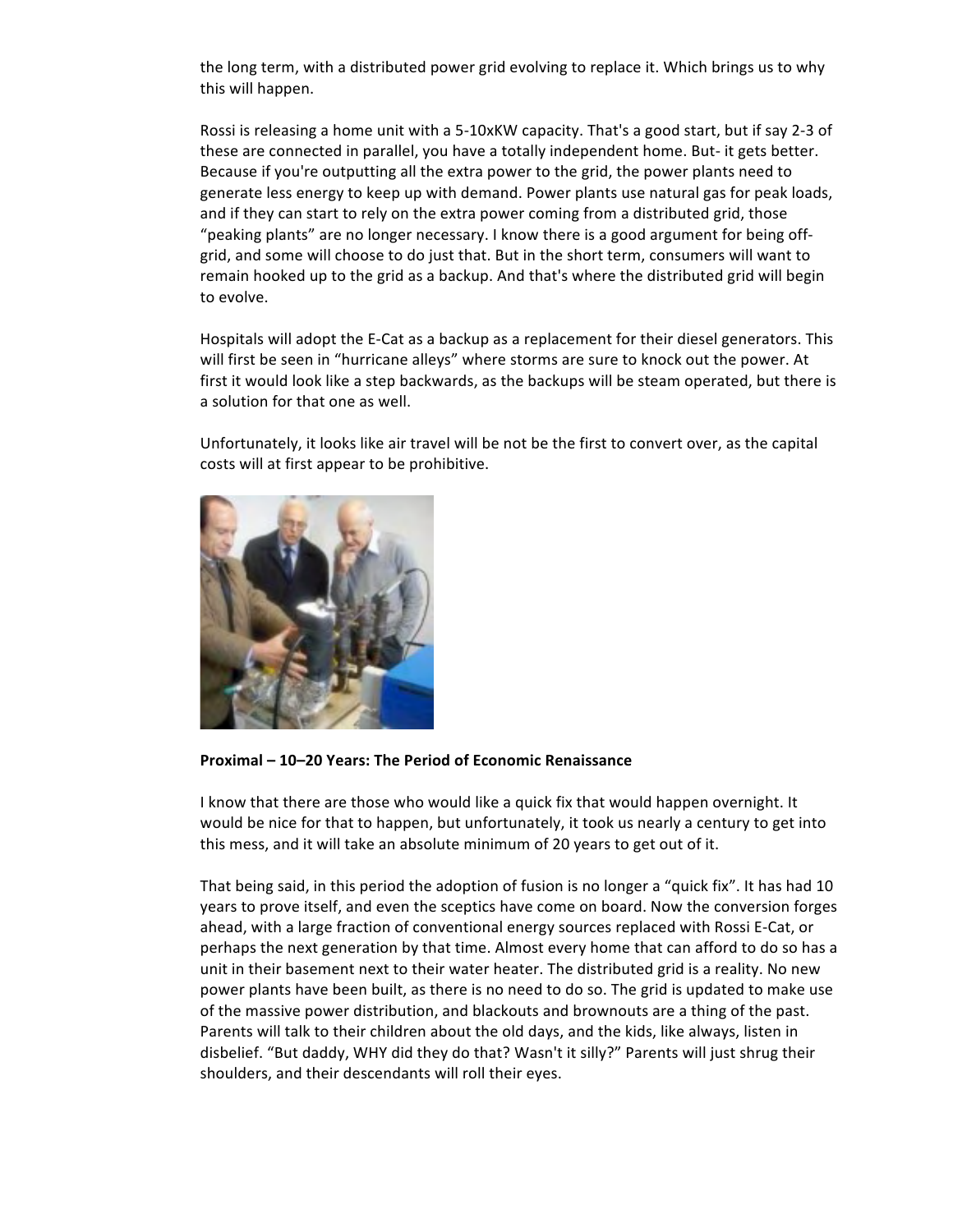It is in this period that aircraft will be built to utilize fusion power, first using rankine (?) cycle steam turbines, and later going totally electric. Since the power source would be so incredibly cheap, long distance aircraft will first resemble the "guppy", a military transport capable of swallowing a 767 whole without a burp. Presently, aircraft are small because fuel is expensive. That will no longer be the case. In flights longer than 5 hours, airlines will adopt a system similar to trains. There will be a dining area, as well as cabins for sleeping. There will be a real galley with fresh food prepared on site.

We will also see the renaissance of the airship- with a difference. Hot air, not hydrogen or helium, can be used for lifting this time, since there is a cheap source of heat. Once again, we will see leisurely cruises to distant lands while dining and traveling in comfort. This will become the cruise line of the 21st century. Not to mention the huge amount of cargo it can ship.

It is in this period that trains will adopt the E-Cat. Mining will adopt the E-Cat as well. They need something that doesn't consume oxygen, and this fits the bill quite nicely. Besides, they need to become acquainted with the technology before they begin to move off-world.

The military will not be too far behind, with tanks with unlimited range and battle ships that only need service twice a year without constant refueling. The first to convert are the ones using fission reactors, as they are the easiest along with older ships using steam. Submarines will also use the E-Cat. We predict that remote military bases, as well as civilian research facilities such as those on Antarctica, will implement the E-Cat. We will also see it on the international space station.

Now let's go a bit further and see where it all goes:

## Long Term - 20-50 Years - The Period of Space Colonization

Now we're cookin' with HHO. Up to this point, the conventional military and civilian space programs have been reluctant to adopt fusion, but renegades have been putting them to shame. Richard Branson, once he realizes that this is exactly what he needs for Virgin Galactic to take off (no pun intended) he will be working with us on the E-Cat systems to make sure that happens. Space tourism will be taking place a little before this time, and will see a massive resurgence with the adoption of cheap fusion energy. Unfortunately, first we will see it used in steam rockets. By the way, all the work was done in the 1950s when they were thinking of using fission reactors to do just that. A sci-fi, "Destination Moon", was made along those lines. So the technology is there.

First we will be going to where the fuel is. You don't want to run your tank dry in the galactic hinterlands. Water ice was discovered on the Moon, and we know there is plenty on Mars. After that, we go to the outer solar system, and melt the ice to put into the tanks. With this technology, and a 1G spacecraft, every point in the solar system is accessible with one week travel time.

It is at this point that mining concerns realize that there are billions of tons of metals out there in the asteroid belt just begging to be mined. Some of these are "Earth Crossing" asteroids that are easily moved into a stable orbit. At first "mining shacks" will be built, with space colonies for workers nearby. This was outlined in the works by Gerard O'Neill, "The High Frontier" and T.A. Heppenheimer, "Colonies in Space".